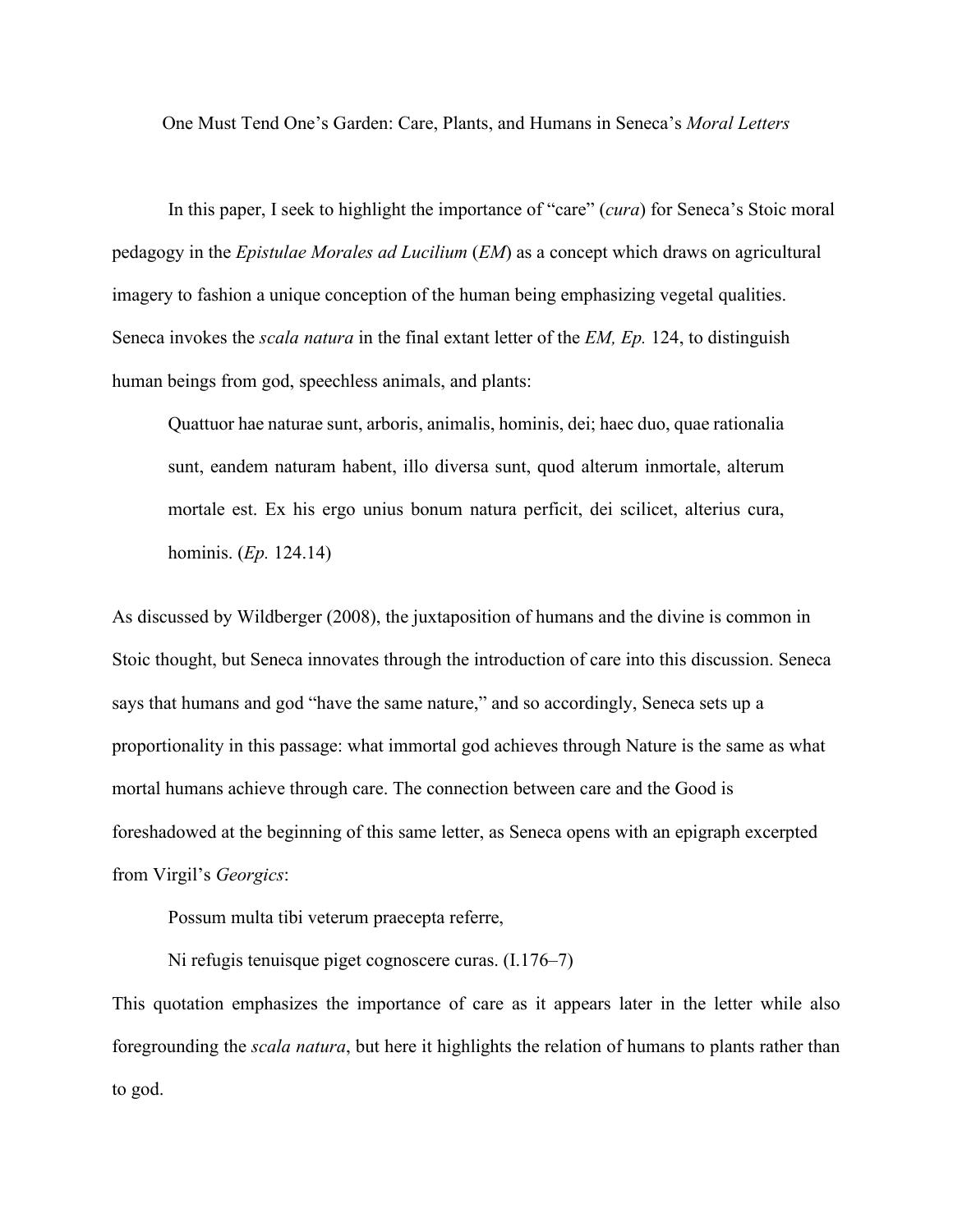The analogy of plant life to humanity is key for Seneca's conception of the Good and achieving it, and in this paper I demonstrate how care functions for Seneca by combining elements of the divine and the plantlike. The importance of care as such has been downplayed in favor of discussing particular practices in relation to the self, owing largely to Foucault's (1986) discussion of the care of the self. Subsequent critiques of his position exemplified by Gill (2006) and Bartsch (2006) do much to clarify what "the self" is for Seneca, but I refocus on care as a faculty, given the critical importance Seneca assigns it in *Ep.* 124, particularly given the schemata of the work provided by Setaioli (2000) and Schafer (2009). Further, as Henderson (2004) explains, Seneca's self-conscious Latinity is a marked difference from the Stoic texts in Greek which survive, and his continuous appeal to the *Georgics*, catalogued by Mazzoli (1970), shapes his philosophical project in terms of agriculture.

In this paper, I discuss the metaphors of plants in *Epp.* 121 & 124*,* building off Armisen-Marchetti (1989). In light of Vergil's *Georgics*, I show how Senecan care builds plantlike qualities into human development. I demonstrate how the morbidity of Seneca's philosophy, noted by Griffin (1976) and Perelli (1994), is rooted in this conception of human development. Seneca's plant metaphors figure a conception of human moral development based on selfactualization over time, from the seed to thresher. Seneca builds off a specific Latin literary and didactic tradition, advocating for the philosophical student to care for their own garden and thus harvest their own lives at the proper time in order to approximate through care the activity that Nature accomplishes for god.

## Bibliography

Armisen-Marchetti, Mireille. *Sapientiae Facies: Étude Sur Les Images de Sénèque*. Collection d'études Anciennes, Série Latine 58. Paris: Les Belles Lettres, 1989.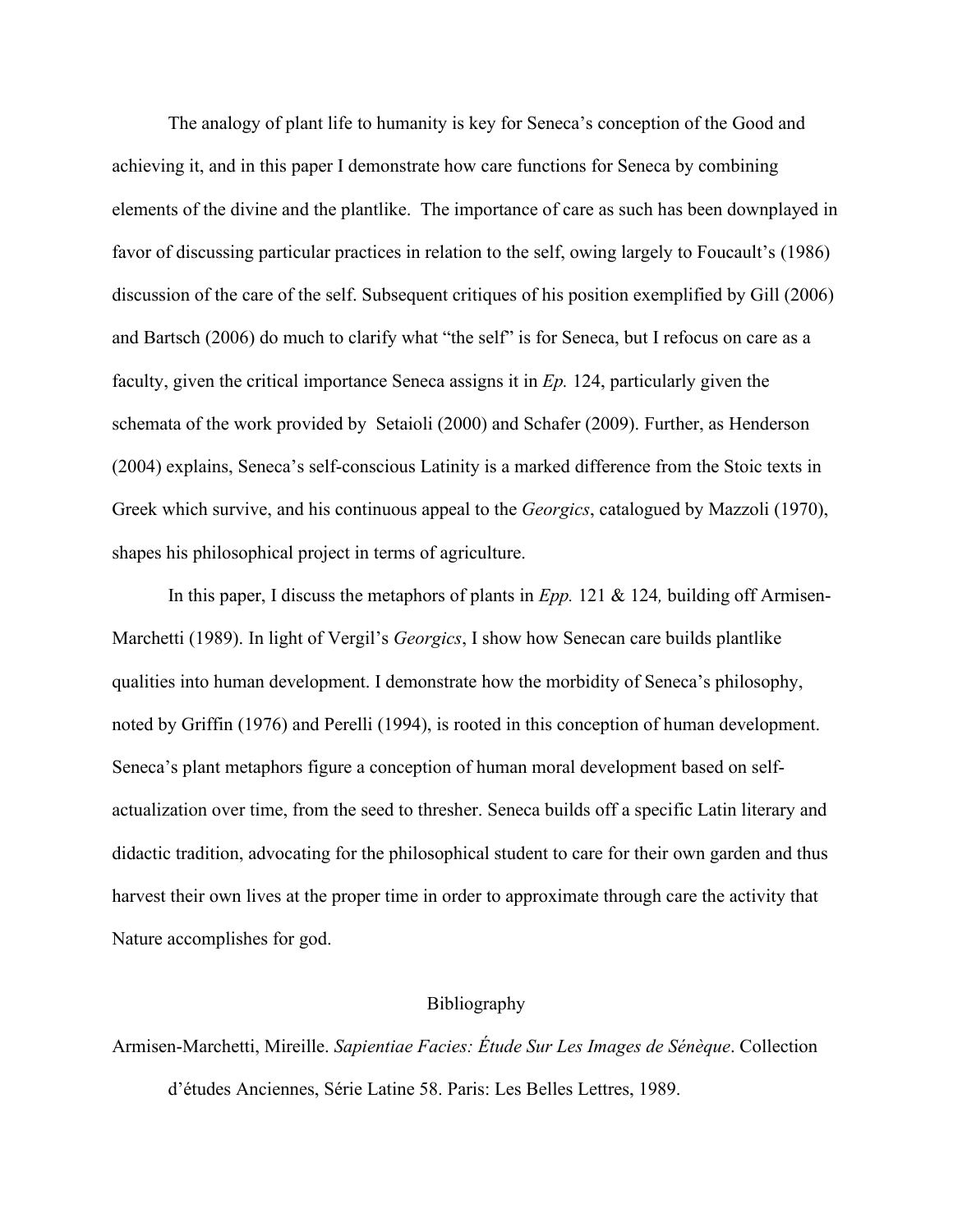- Bartsch, Shadi. *The Mirror of the Self: Sexuality, Self-Knowledge, and the Gaze in the Early Roman Empire*, 2006.
- Foucault, Michel. *The Care of the Self: The History of Sexuality, Volume 3*. Translated by R. Hurley. New York, 1986.

Gill, Christopher. *The Structured Self in Hellenistic and Roman Thought*. OUP Oxford, 2006.

- Griffin, Miriam T. *Seneca: A Philosopher in Politics*. Reprinted. Clarendon Paperbacks. Oxford: Clarendon Press, 1976.
- Henderson, John. *Morals and Villas in Seneca's Letters: Places to Dwell*. Cambridge, England ; New York: Cambridge University Press, 2004.

Mazzoli, Giancarlo. *Seneca e la poesia*. Ceschina: Milan. 1970.

- Perelli, Luciano. "Seneca e Heidegger." *Bollettino Di Studi Latini* XXIV, no. 1 (1994): 45–61.
- Schafer, John. *Ars didactica: Seneca's 94th and 95th letters*. Göttingen: Vandenhoeck & Ruprecht, 2009.
- Setaioli, Aldo. "Seneca e lo stile". In *Facundus Seneca: aspetti della lingua e dell'ideologia senecana*, 111–217. Pàtron Editore: Bologna. 2000.
- Seneca, Lucius Annaeus. *L. Annaei Senecae Ad Lvcilivm epistvlae morales. T. 2: Libri XIV – XX*. Edited by L. D. Reynolds. Scriptorum classicorum bibliotheca Oxoniensis. Oxford Univ. Press, 2005.
- Virgil. *Opera*. Edited by R. A. B. Mynors. Scriptorum Classicorum Bibliotheca Oxoniensis. Oxford: Clarendon P, 1969.
- Wildberger, Jula. "Beast or God? The Intermediate Status of Humans and the Physical Basis of the Stoic *scala naturae*." In *Mensch Und Tier in Der Antike: Grenzziehung Und*